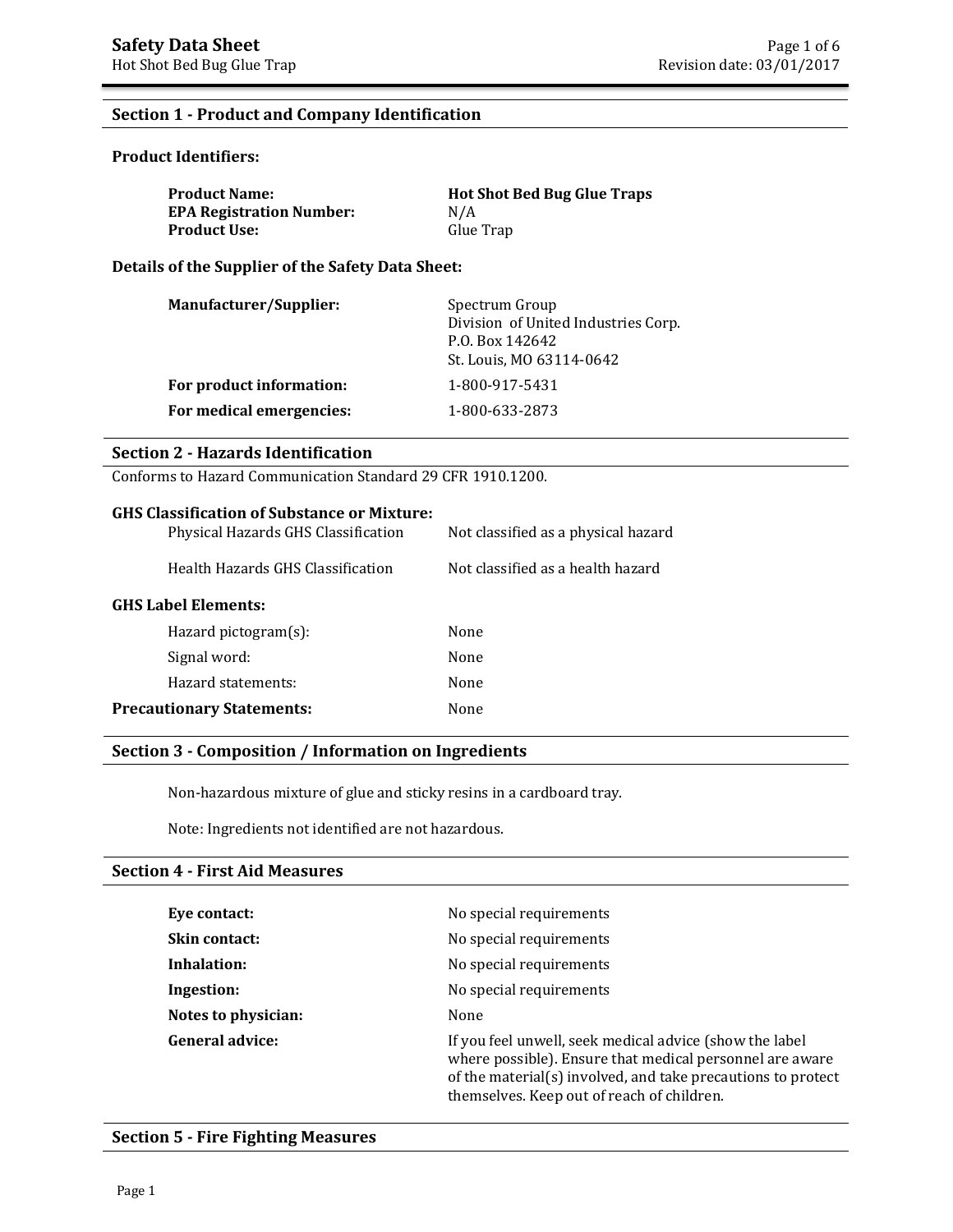| <b>Flammable properties:</b>                   | Not flammable by OSHA criteria.                                                                                                                                                                                                              |
|------------------------------------------------|----------------------------------------------------------------------------------------------------------------------------------------------------------------------------------------------------------------------------------------------|
| Suitable extinguishing media:                  | Water fog, foam, $CO2$ , dry chemical                                                                                                                                                                                                        |
| Unsuitable extinguishing media:                | Not available                                                                                                                                                                                                                                |
| Specific hazards arising from the<br>chemical: | Container may melt and leak in heat of fire. Do not allow<br>run-off from firefighting to enter drains or water courses.                                                                                                                     |
| Protective equipment for firefighters:         | Firefighters should wear full protective clothing including<br>self-contained breathing apparatus.                                                                                                                                           |
| Hazardous combustion products:                 | None known                                                                                                                                                                                                                                   |
| Sensitivity to mechanical impact:              | None known                                                                                                                                                                                                                                   |
| <b>Explosion data:</b>                         | Not available                                                                                                                                                                                                                                |
| Sensitivity to static discharge:               | Not available                                                                                                                                                                                                                                |
| <b>Personal precautions:</b>                   | Keep unnecessary personnel away. Do not touch or walk<br>through spilled material. Do not touch damaged containers<br>or spilled material unless wearing appropriate protective<br>clothing. Keep people away from and upwind of spill/leak. |

# **Section 6 - Accidental Release Measures**

| <b>Personal precautions:</b>      | Remove all sources of ignition. Wear personal protective<br>equipment. Wash thoroughly after handling.                                                                                                                                                                                                                                                                                                                                                  |
|-----------------------------------|---------------------------------------------------------------------------------------------------------------------------------------------------------------------------------------------------------------------------------------------------------------------------------------------------------------------------------------------------------------------------------------------------------------------------------------------------------|
| For emergency responders:         | If specialized clothing is required to deal with the spillage,<br>take note of any information in Section 8 on suitable and<br>unsuitable materials.                                                                                                                                                                                                                                                                                                    |
| <b>Environmental precautions:</b> | Avoid dispersal of spilled material and runoff and contact<br>with soil, waterways, drains and sewers.                                                                                                                                                                                                                                                                                                                                                  |
| Methods for containment and       |                                                                                                                                                                                                                                                                                                                                                                                                                                                         |
| cleaning up:                      | Stop leak if without risk. Move containers from spill area.<br>Before attempting clean up, refer to hazard data given<br>above. Small spills may be absorbed with earth, sand or<br>absorbent material swept up and placed in suitable,<br>covered, and labeled containers. Prevent large spills from<br>entering sewers or waterways. Contact emergency<br>services and supplier for advice. Never return spills in<br>original containers for re-use. |

## **Section 7 - Handling and Storage**

| <b>Precautions for safe handling:</b> | Put on appropriate personal protective equipment (see<br>Section 8). Do not use near heat, open flame or any other<br>ignition source. Avoid contact with skin, eyes and clothing.<br>Use an appropriate respirator when adequate ventilation<br>is not available. Avoid breathing vapors or spray mists of<br>the product. |
|---------------------------------------|-----------------------------------------------------------------------------------------------------------------------------------------------------------------------------------------------------------------------------------------------------------------------------------------------------------------------------|
| Storage:                              | Store product in a cool, dry place, out of reach of children.<br>Keep container closed when not in use. Keep away from<br>food, drink and animal feedingstuffs. Keep tightly closed.<br>Non-refillable container. Do not reuse or refill this<br>container. Place in trash or offer for recycling if available.             |

## **Section 8 - Exposure Controls / Personal Protection**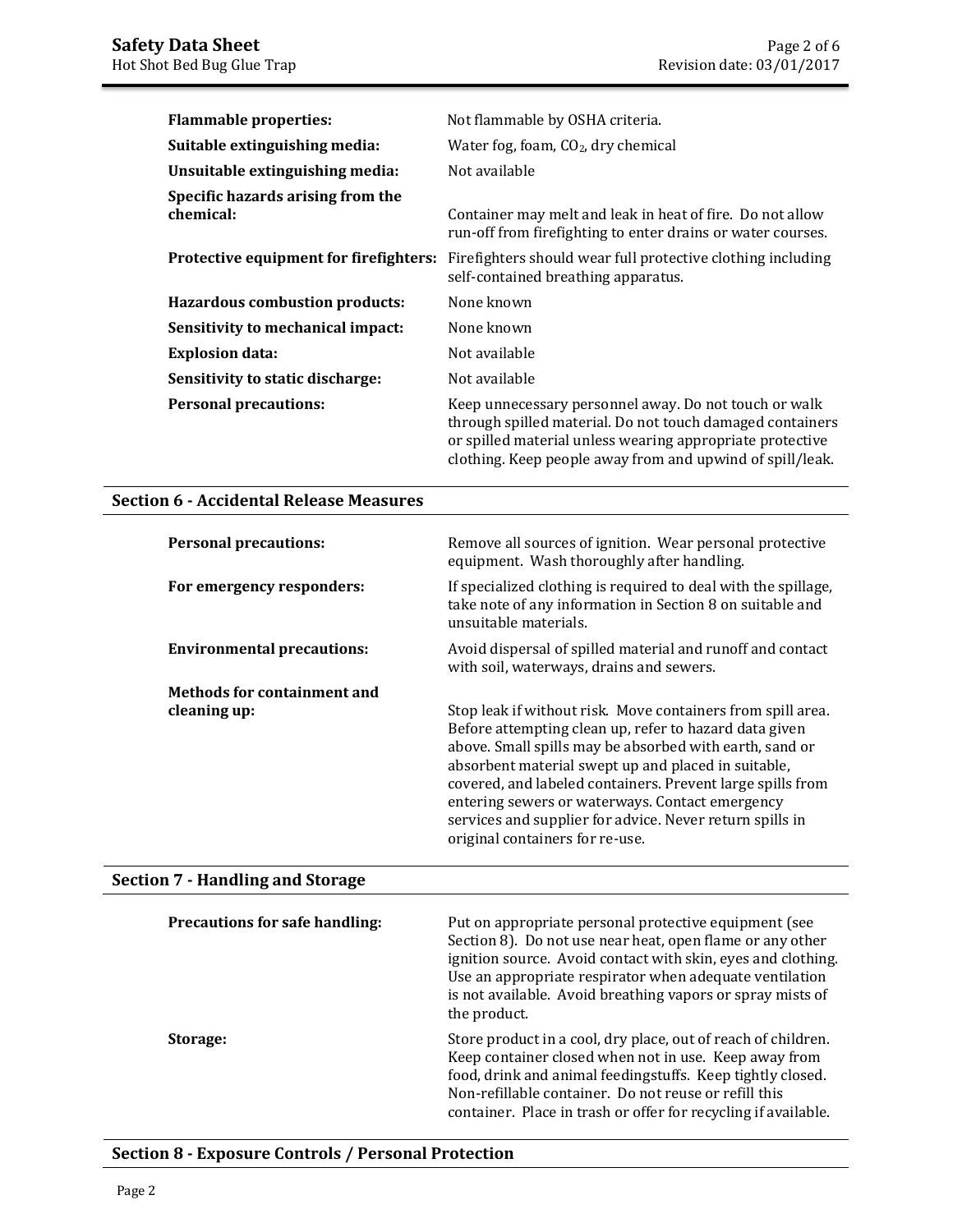| <b>Exposure limits:</b>                | No exposure limits listed for this product.                                                                                                                                           |
|----------------------------------------|---------------------------------------------------------------------------------------------------------------------------------------------------------------------------------------|
| <b>Engineering controls:</b>           | General ventilation normally adequate.                                                                                                                                                |
| Personal protective equipment:         |                                                                                                                                                                                       |
| Eye/Face protection:                   | None required                                                                                                                                                                         |
| Skin and body protection:              | None required                                                                                                                                                                         |
| <b>Respiratory protection:</b>         | None required                                                                                                                                                                         |
| <b>General hygiene considerations:</b> | Handle in accordance with good industrial hygiene and<br>safety practice. When using, do not eat or drink. Wash<br>hands before breaks and immediately after handling the<br>product. |

# **Section 9 - Physical & Chemical Properties**

| Appearance:                                        | Cardboard tray with glue resin |
|----------------------------------------------------|--------------------------------|
| Color:                                             | Tan/white                      |
| <b>Physical state:</b>                             | Solid                          |
| Odor:                                              | <b>Odorless</b>                |
| Odor threshold:                                    | No data available              |
| pH:                                                | N/A                            |
| <b>Melting point:</b>                              | N/A                            |
| <b>Freezing point:</b>                             | N/A                            |
| <b>Boiling point:</b>                              | N/A                            |
| <b>Flash point:</b>                                | N/A                            |
| <b>Evaporation rate:</b>                           | N/A                            |
| Flammability limits in air,<br>lower, % by volume: | No data available              |
| Flammability limits in air,<br>upper, % by volume: | No data available              |
| Vapor pressure:                                    | No data available              |
| Vapor density:                                     | No data available              |
| Relative density @ 20°C:                           | N/A                            |
| <b>Octanol/water coefficient:</b>                  | No data available              |
| Auto-ignition temperature:                         | No data available              |
| <b>Decomposition temperature:</b>                  | No data available              |
| Solubility:                                        | N/A                            |
| % Volatile organic compounds:                      | $\boldsymbol{0}$               |
|                                                    |                                |

## **Section 10 - Chemical Stability & Reactivity Information**

## **Reactivity**

| Conditions to avoid:    | Do not mix with other chemicals. |
|-------------------------|----------------------------------|
| Incompatible materials: | Avoid strong oxidizers.          |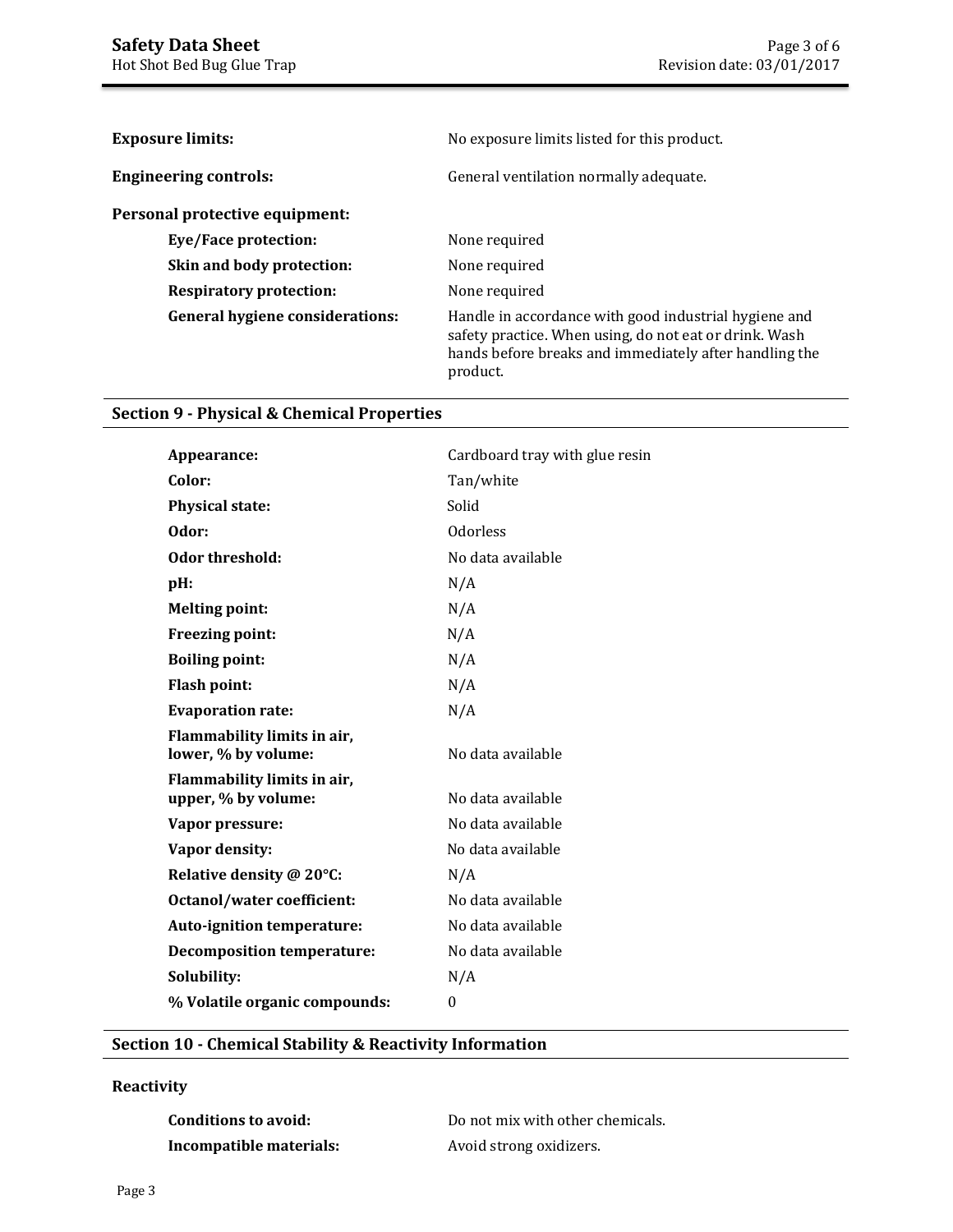## **Chemical stability**

| <b>Other</b> | <b>Product stability:</b>                  | Stable under recommended storage conditions. |
|--------------|--------------------------------------------|----------------------------------------------|
|              | Hazardous decomposition products:          | None known                                   |
|              | <b>Possibility of hazardous reactions:</b> | Hazardous polymerization does not occur.     |

## **Section 11 - Toxicological Information**

| Non-irritating (EPA tox. category IV)         |
|-----------------------------------------------|
| Non-irritating (EPA tox. category IV)         |
| $LD_{50}$ > 5000 mg/kg (EPA tox. category IV) |
| $LC_{50} > 2$ mg/L (EPA tox. category IV)     |
| $LD_{50}$ > 5000 mg/kg (EPA tox. category IV) |
| Not a skin sensitizer.                        |
| No data available                             |
| No data available                             |
| No data available                             |
| No data available                             |
| No data available                             |
| No data available                             |
|                                               |

## **Section 12 - Ecological Information**

| <b>Environmental effects:</b>     | No data available |
|-----------------------------------|-------------------|
| <b>Aquatic toxicity:</b>          | None              |
| Persistence / degradability:      | No data available |
| Bioaccumulation / accumulation:   | No data available |
| <b>Partition coefficient:</b>     | No data available |
| Mobility in environmental media:  | No data available |
| <b>Chemical fate information:</b> | No data available |
|                                   |                   |

## **Section 13 - Disposal Considerations**

| Waste codes:                            | Not available                                          |
|-----------------------------------------|--------------------------------------------------------|
| <b>Disposal instructions:</b>           | Dispose in accordance with all applicable regulations. |
| Waste from residues/unused<br>products: | Not available                                          |
| Contaminated packaging:                 | Not available                                          |

### **Section 14 - Transportation Information**

| U.S. Department of Transportation |               |
|-----------------------------------|---------------|
| (DOT):                            | Not regulated |
| IATA:                             | Not regulated |
| IMDG:                             | Not regulated |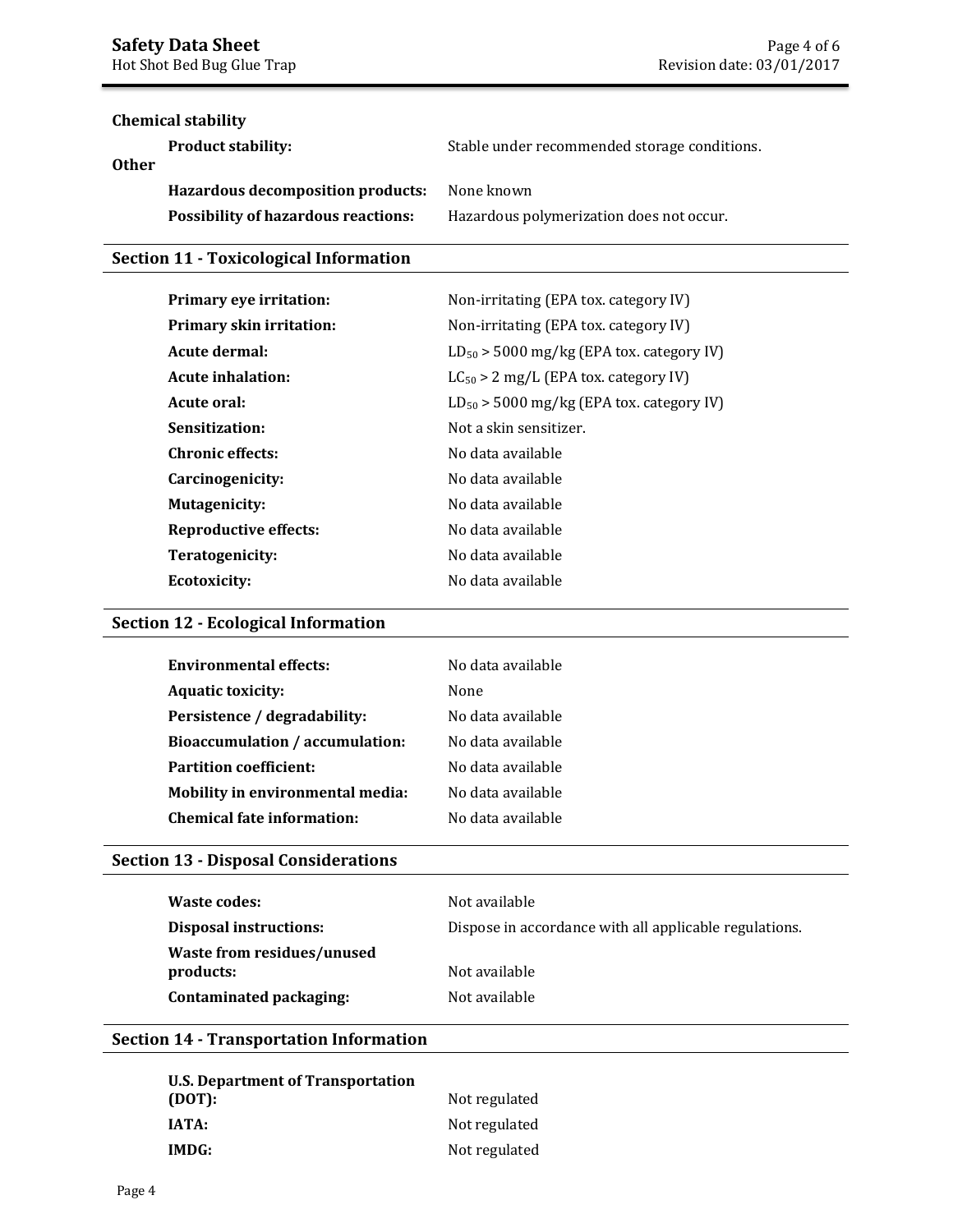| <b>Section 15 - Regulatory Information</b>                                                |                                                                                                                                                                                                                                                                                                                                                                                                                                                                                                                                                                                                                                                                                                                                 |                                                                            |  |
|-------------------------------------------------------------------------------------------|---------------------------------------------------------------------------------------------------------------------------------------------------------------------------------------------------------------------------------------------------------------------------------------------------------------------------------------------------------------------------------------------------------------------------------------------------------------------------------------------------------------------------------------------------------------------------------------------------------------------------------------------------------------------------------------------------------------------------------|----------------------------------------------------------------------------|--|
| <b>Administration (OSHA):</b>                                                             | 29 CFR 1910.1200 hazardous chemical<br><b>Occupational Safety and Health</b>                                                                                                                                                                                                                                                                                                                                                                                                                                                                                                                                                                                                                                                    | N <sub>0</sub>                                                             |  |
| quantity:                                                                                 | <b>CERCLA (Superfund) reportable</b>                                                                                                                                                                                                                                                                                                                                                                                                                                                                                                                                                                                                                                                                                            | Not available                                                              |  |
| <b>Hazard Categories</b>                                                                  |                                                                                                                                                                                                                                                                                                                                                                                                                                                                                                                                                                                                                                                                                                                                 |                                                                            |  |
|                                                                                           |                                                                                                                                                                                                                                                                                                                                                                                                                                                                                                                                                                                                                                                                                                                                 | <b>Superfund Amendments and Reauthorization Act of 1986 (SARA):</b>        |  |
| Immediate Hazard<br>Delayed Hazard<br>Fire Hazard<br>Pressure Hazard<br>Reactivity Hazard |                                                                                                                                                                                                                                                                                                                                                                                                                                                                                                                                                                                                                                                                                                                                 | N <sub>0</sub><br>N <sub>0</sub><br>N <sub>0</sub><br>No<br>N <sub>0</sub> |  |
| Substance:                                                                                | <b>Section 302 extremely hazardous</b>                                                                                                                                                                                                                                                                                                                                                                                                                                                                                                                                                                                                                                                                                          | N <sub>0</sub>                                                             |  |
| Section 311 hazardous chemical:                                                           |                                                                                                                                                                                                                                                                                                                                                                                                                                                                                                                                                                                                                                                                                                                                 | N <sub>0</sub>                                                             |  |
| <b>Clean Air Act (CAA):</b>                                                               |                                                                                                                                                                                                                                                                                                                                                                                                                                                                                                                                                                                                                                                                                                                                 | Not available                                                              |  |
| <b>Clean Water Act (CWA):</b>                                                             |                                                                                                                                                                                                                                                                                                                                                                                                                                                                                                                                                                                                                                                                                                                                 | Not available                                                              |  |
| <b>State regulations:</b>                                                                 |                                                                                                                                                                                                                                                                                                                                                                                                                                                                                                                                                                                                                                                                                                                                 | None                                                                       |  |
| <b>FIFRA labeling:</b>                                                                    | This chemical is a pesticide product registered by the Environmental Protection<br>Agency and is subject to certain labeling requirements under federal pesticide law.<br>These requirements differ from the classification criteria and hazard information<br>required for safety data sheets, and for workplace non-pesticide chemicals.<br>Following is the hazard information as required on the pesticide label:                                                                                                                                                                                                                                                                                                           |                                                                            |  |
| Signal word:                                                                              | <b>CAUTION</b>                                                                                                                                                                                                                                                                                                                                                                                                                                                                                                                                                                                                                                                                                                                  |                                                                            |  |
| Precautionary<br>statements:                                                              | Keep out of reach of children and pets. Do not place traps where non-target animals<br>may come in contact. In case of accidental contact with glue, use vegetable or baby<br>oil to remove from skin. Wash hands thoroughly with soap and water after handling<br>trap.                                                                                                                                                                                                                                                                                                                                                                                                                                                        |                                                                            |  |
| <b>Notification status:</b>                                                               | All ingredients of this product are listed or are excluded from listing on the U.S.<br>Toxic Substances Control Act (TSCA) Chemical Substance Inventory.                                                                                                                                                                                                                                                                                                                                                                                                                                                                                                                                                                        |                                                                            |  |
| California Prop. 65:                                                                      | This product does not contain any chemicals known to the state of California to<br>cause cancer, birth defects or any other reproductive harm.                                                                                                                                                                                                                                                                                                                                                                                                                                                                                                                                                                                  |                                                                            |  |
| Disclaimer:                                                                               | Information contained herein was obtained from sources considered technically<br>accurate and reliable. While every effort has been made to ensure full disclosure of<br>product hazards, in some cases data is not available and is so stated. Since<br>conditions of actual product use are beyond control of the supplier, it is assumed<br>that users of this material have been fully trained according to the requirements of<br>all applicable legislation and regulatory instruments. No warranty, expressed or<br>implied, is made and supplier will not be liable for any losses, injuries or<br>consequential damages which may result from the use of or reliance on any<br>information contained in this document. |                                                                            |  |